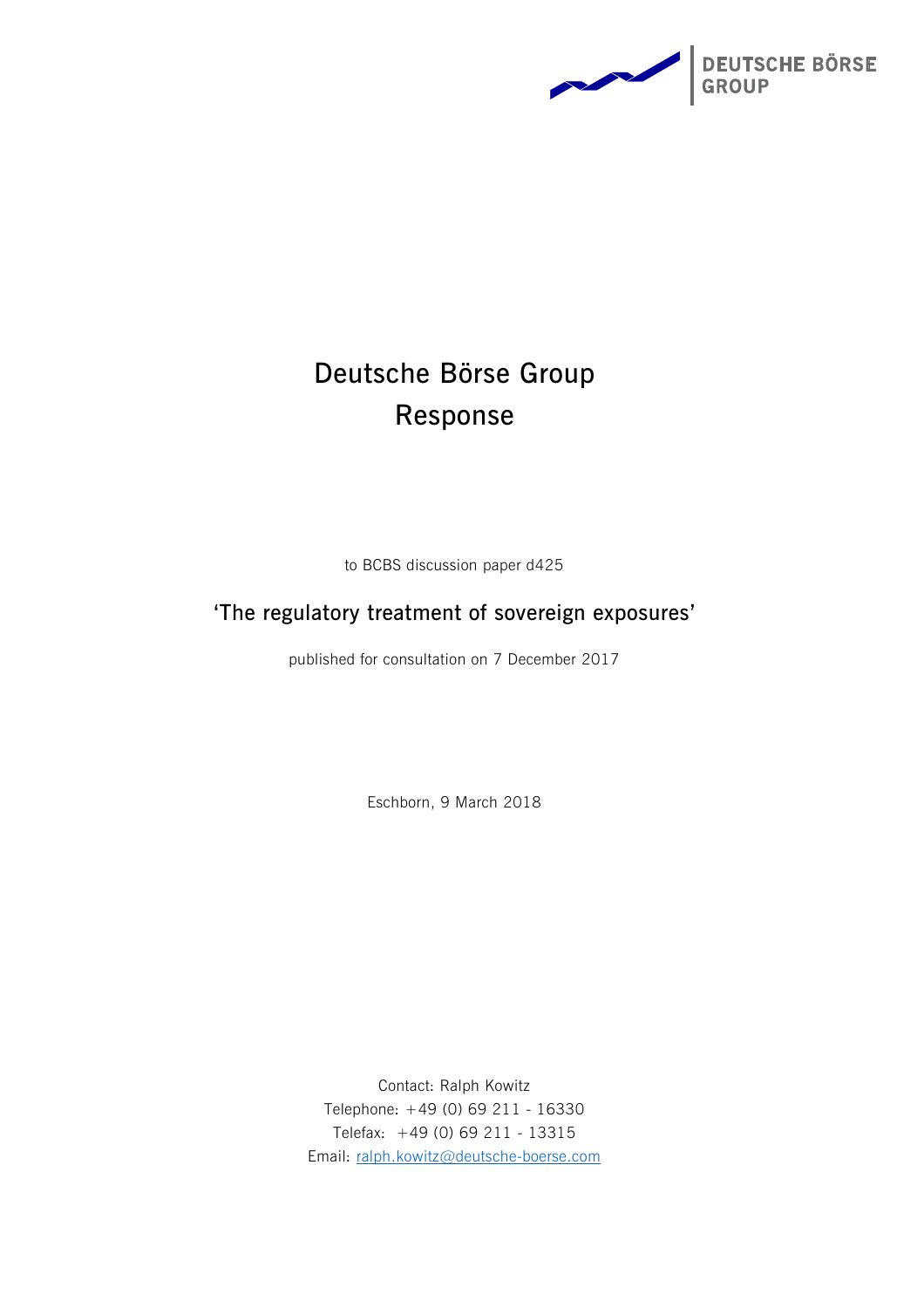#### **A. Introduction**

Deutsche Börse Group (DBG) welcomes the opportunity to comment on BCBS discussion paper on 'The regulatory treatment of sovereign exposures' published on 7 December 2017.

DBG operates in the area of financial markets along the complete chain of trading, clearing, settlement and custody for securities, derivatives and other financial instruments and acts as such as a provider of highly regulated financial market infrastructures.

Among others, Clearstream Banking S.A., Luxembourg and Clearstream Banking AG, Frankfurt/Main, acting as (I)CSD<sup>1</sup>, as well as Eurex Clearing AG as a leading European Central Counterparty (CCP), are authorised as credit institutions within the scope of the European Capital Requirements Directive (CRD) and Capital Requirements Regulation (CRR) which transposed i.a. the Basel III rules into European law. Clearstream subgroup is supervised on a consolidated level as a financial holding group.

The business of our companies as financial market infrastructures is highly risk-averse. The resulting assets and liabilities are very short-term and highly liquid. Moreover our companies do not do any material maturity transformation or proprietary trading activities. Any banking activity like deposit taking and lending or operating of cash accounts is only performed ancillary to the core business. Cash deposited or cash collateral placed with our companies has a very short maturity (i.e. intraday or overnight). The received cash is mainly placed via secured cash placements collateralised with high quality / highly liquid sovereign debt or is deposited at central banks. Own funds and a portion of any cash residuum is also invested in high quality / highly liquid sovereign debt. Cash deposited with us is highly volatile and depending on the decisions of our clients which gives little influence on the magnitude of the resulting assets and requires short term maturities for such assets.

In order to foster settlement and to increase settlement efficiency, our CSDs are also granting collateralised cash loans on a very short (i.e. in general intraday) basis. Such loans are as well collateralised with high quality / highly liquid sovereign debt. Due to the fact that settlement takes place in multiple currencies, cross-currency collateralisation is a common feature in this regards.

Due to the high portion of our assets being sovereign / central bank assets or being collateralised by sovereign debt, the future prudential treatment of sovereign exposures and the related treatment of sovereign debt as collateral in the credit risk mitigation framework is extremely important to us and will have substantial impacts on the well-functioning of financial markets.

The document at hand contains our general comments to the prudential treatment of sovereign exposures (Part B) as well as a dedicated response to the questions raised which do effect our businesses (Part C).

l

<sup>&</sup>lt;sup>1</sup> (International) Central Securities Depository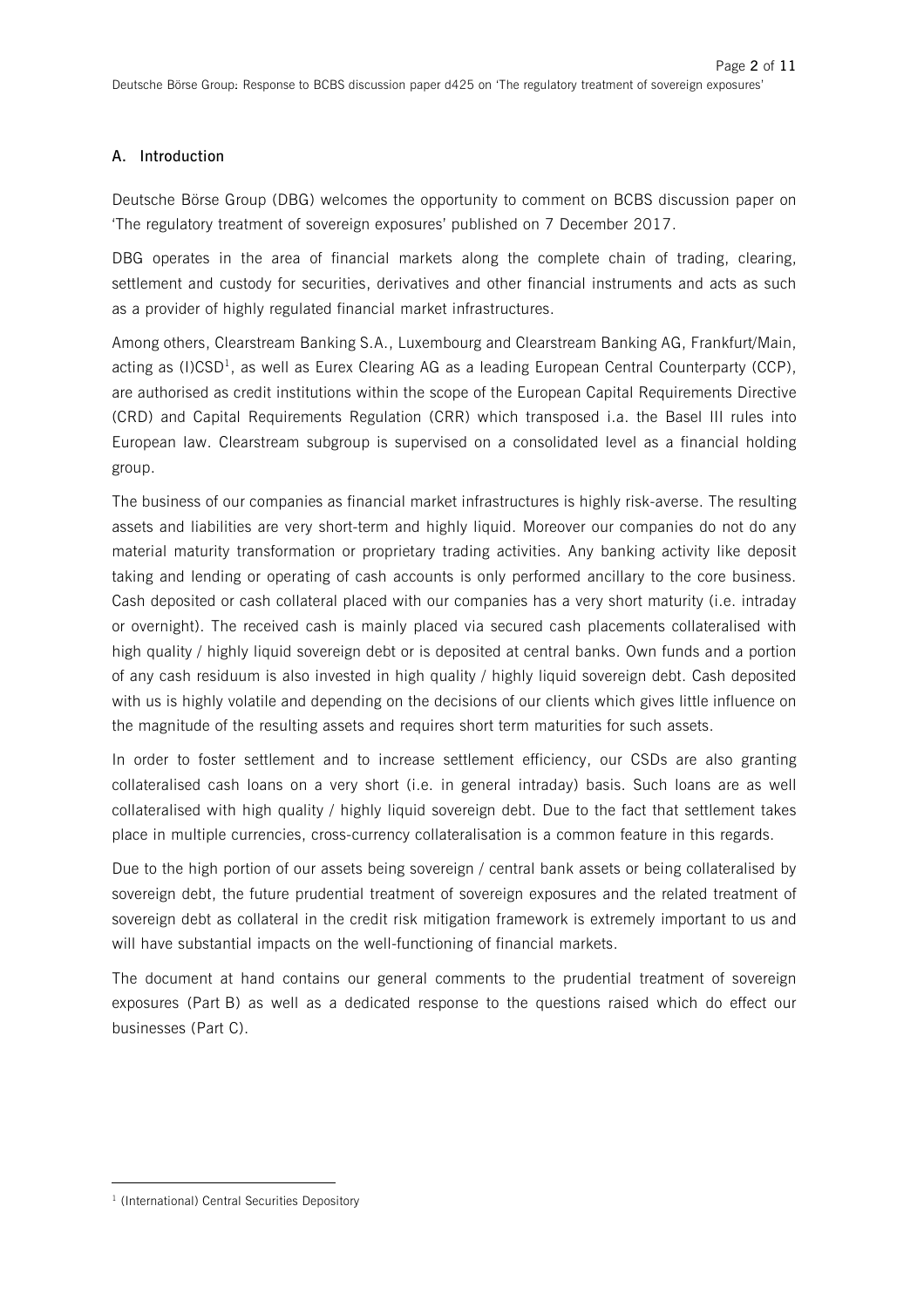#### **B. General comments**

The sovereign debt crisis in Europe has shown that exposures to sovereigns even in developed countries are not risk free. As such, the efforts undertaken by the Basel Committee to look into sovereign exposures and to reconsider their prudential treatment are a natural consequence. However, even in times of stress for sovereign exposures a substantial number of sovereigns have continued to show financial strength and have been used as safe havens. In addition, debt of international institutions like the Worldbank, the EIB and other multilateral development banks have not shown any financial weakness and as such, the potential risk charge in the capital framework also needs to take this into account. In our view the current Credit Risk Mitigation framework (CRM) has not shown any material weaknesses such that any calibration or even change should only be done after careful analysis and after discussing any idea in a comprehensive manner with the industry.

We value the points being addressed in the discussion paper as a good starting point for any adjustment of the prudential framework. However, balancing the risk sensitivity and simplicity of any future approach in our view shows room for further consideration in both areas (risk sensitivity and simplicity).

Related to the adjustments of the capital treatment, we have identified the following key topics:

- We support to continue with a zero risk weight for exposures to central banks denominated in "domestic" currency. "Domestic" for that purpose needs to be clearly defined as the currency of a group of countries using the same currency (e.g. the Euro) is to be seen as the domestic currency of the central banks of all the countries concerned. As the Basel Committee rightly points out, there is no link between assets and liabilities or – in other words – assets and their underlying funding, there should be no such theoretical link being put in place as a prerequisite to receive a dedicated treatment. Any currency mismatch in the balance sheet is being dealt with in the market risk framework and we deem that treatment as being sufficient. As such the "denominated and funded" clause should be taken out throughout the complete prudential framework and not just related to the exposure towards central banks. We value the approach for exposures to central banks in domestic currencies as being both simple and risk sensitive at the same time.
- We clearly propose the have more risk categories and therefore a better spread of risk weights than proposed by the Basel Committee. Instead of only having three buckets, we prefer to have five or even six buckets and a dedicated "unrated" bucket on top. While this maintains the element of simplicity in an adequate manner, it better reflects risk sensitivity and allows for a gradual change in case of down- or upgrades.
- · In addition, High Income OECD Countries (as well as High Income Euro Area Countries) have to be considered in the first bucket of highest quality, receiving lowest risk weights as they are currently regarded as "unrated" for technical reasons on the interplay between the OECD and the BCBS framework. For more details on our proposal of a more granular approach, please see our response to Q7 of this document at hand.
- We are sceptical on the differentiation between domestic and foreign currency exposures (outside exposures towards central banks) as this adds complexity to the approach while risk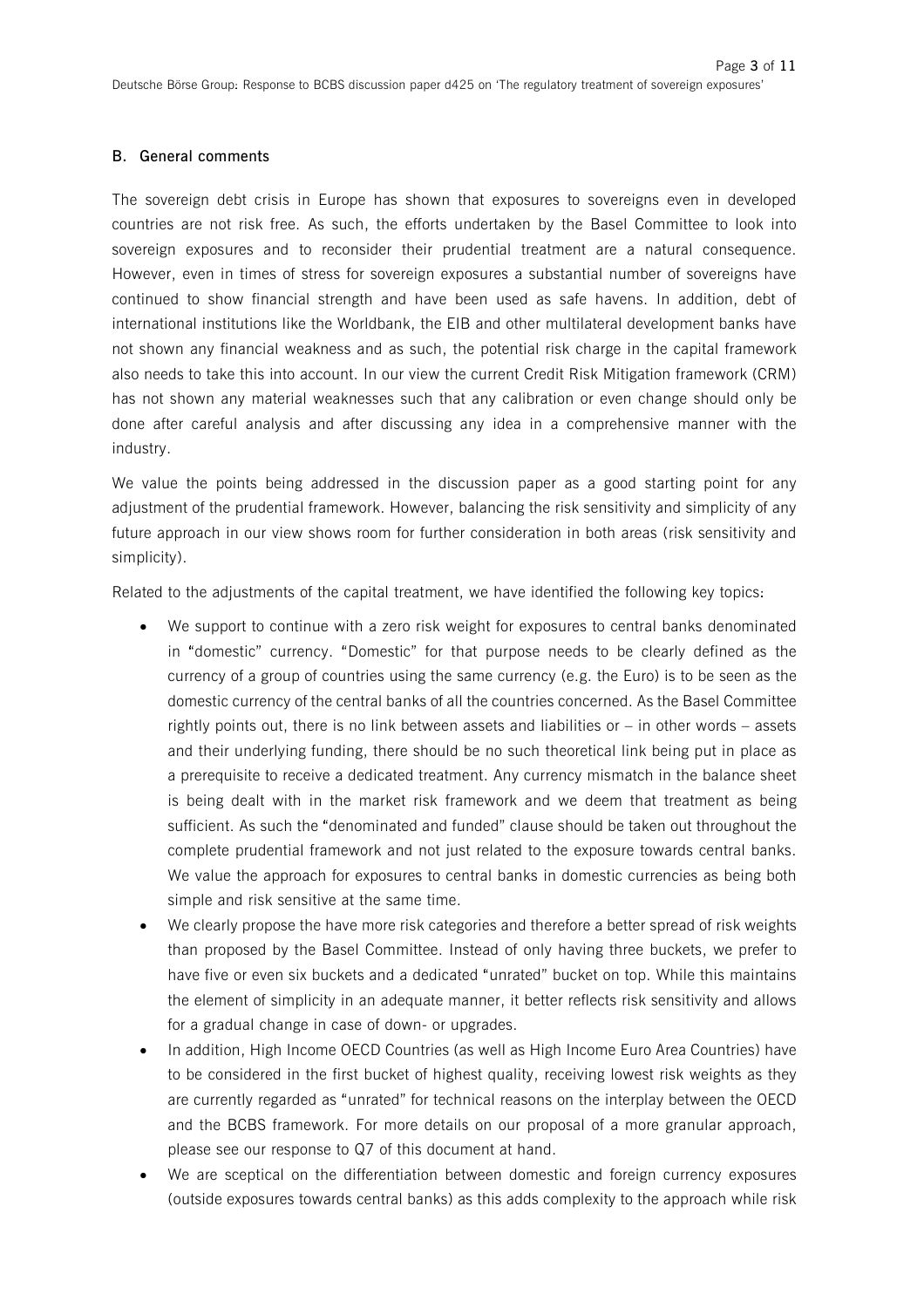sensitivity is not clearly demonstrated. However, we have no fundamental opposition to the proposal. Before deciding on that point finally, it should be noted that the number of sovereign issuers for most currencies is limited. For some currencies, there are only nondomestic sovereign issuers which have a sufficiently good rating like multilateral development banks. For central governments, the issuance of foreign currency debt for well rated sovereigns is in addition limited and usually does not show material risk differences. For less well rated central governments the access to international debt markets is often focussed on issuance in international reserve currencies like USD, EUR, JPY or GBP. As such, the risk related to government exposures in non-domestic currencies may even be lower than that of exposures in domestic currency. Overall, a substantial differentiation in the risk weights between domestic and foreign currency will most likely have material impacts on the funding for such central governments and should only be introduced after having assessed potential impacts to the extent possible. Such assessment should include impacts on the sovereign bond markets.

· We miss the cornerstones of the Basel Committee's ideas on future CRM treatment of sovereign debt as collateral. As such, the discussion paper falls short to outline the comprehensive ideas in this regards as the topic is only tackled in a rudimental manner. It is so far unclear what the potential intentions for change are and hence it is difficult to comment on the concept in this regards.

In general we agree also to the Committee's conclusion on the need to have an appropriate approach to undue risk concentration towards sovereigns. Different from the idea put up for discussion to have dedicated capital add-ons, we rather prefer to have an adjusted large exposure framework. We cannot see any value added in having different approaches on concentration risk for sovereign exposures on the one hand site and any other exposure otherwise. As the Committee has introduced the larger exposure rules in 2014 for all kinds of exposures but sovereign exposures, we disagree to any capital add-on but rather propose a selective adjustment to the large exposure rules instead. This should also include a revision of the large exposure rules related to concentration towards collateral issuer (this is assuming double default with a 100 % probability) under the Financial Collateral Comprehensive Method. We completely disagree to force the same method and (explicitly) same choice approach for both the capital adequacy and the large exposure framework. Furthermore, we reject in particular the approach of forcing counterparty substitution under the Financial Collateral Comprehensive Method. We regard the adjustment of the large exposure framework as more simple and at least equally risk sensitive compared to the Committee's proposal.

Currently, exposures to sovereigns are exempted from the large exposure framework. We think that this should be changed but exposures being included in the first bucket of the solvency regime should not be taken into account for the large exposure regime. In general we refer to the treatment in Article 400 (1) and (2) CRR for a suitable approach the Committee should consider.

Please refer to our response to Q9 for our more detailed proposal to mitigate concentration risk.

For both, the introduction of risk weights to tackle credit risk as well as the introduction of large exposure rules, information on classifications of 'other sovereign entities' has to be available and comprehensible. Thus, competent authorities have to classify 'other sovereign entities' including the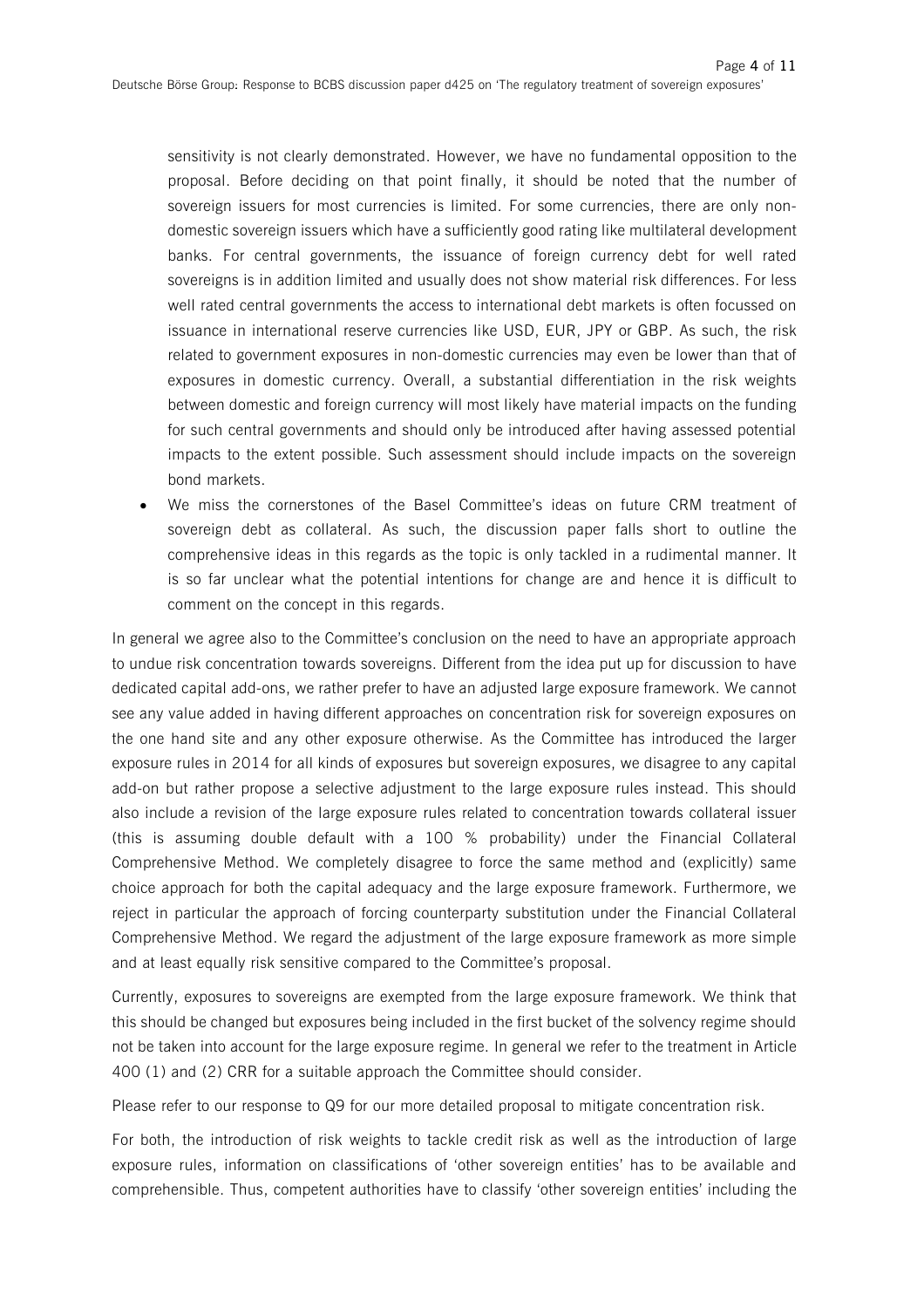necessary assessment if these entities can be treated as central governments as they fulfil the risk equivalence criteria. Afterwards, the categorisation has to be provided to banks. As this shows practical problems related to the technical implementation of the proposed classifications, the Committee should consider these aspects as well and rather decide on more simple solutions / concepts which can be practically implemented than to target for more sophisticated and more risk sensitive approaches which lack any implementation possibilities.

Any change on the prudential framework for sovereign exposures cannot be considered in isolation. Substantial changes in the risk weights will lead to adjustments in the structure of the assets of banks and changes in the CRM framework will have impacts on collateralisation requirements and practices. Consequentially, these changes will also result in implications for the quantitative liquidity measures, will effect concentration risks and affect overall risk management practises. In addition, changed behaviour will influence financial markets both in affecting prices as well as further differentiate demand and supply between debt instruments being treated differently going forward. These impacts include potentially divergent performance for debt instruments with same rating issued by the same counterparty but in different currencies. As such, refinancing in non-domestic currency may become substantially more expensive while underlying risk is not supposed to show a comparably degree of deviation, if there is a difference at all.

Taking our demand for a more holistic discussion on the CRM framework with regards to sovereign collateral not only for capital adequacy but also for large exposure and liquidity purposes into account, we strongly request to maintain the rule to apply haircuts of zero for certain repo-style transactions (as well as securities lending transactions) with core market participants and make this a standard rather than a national discretion.

The assessment of the impacts of proposed changes prior of being finalised and made applicable is crucial. The simultaneous fulfilment of different regulatory requirements is getting more and more difficult as actions improving one prudential measurement may harm other ones. In general, any proposed rules have to be well calibrated. As we do not have data to judge the impact of any proposed change, we see the need for adequate quantitative impact assessments before fixing any level of risk weight. We therefore refrain in general from proposing concrete values and rather propose structural adiustments only.

Overall we request the BCBS to issue its concrete proposal related to changes in the overall framework towards sovereign exposures across all regulatory standards for consultation in due course.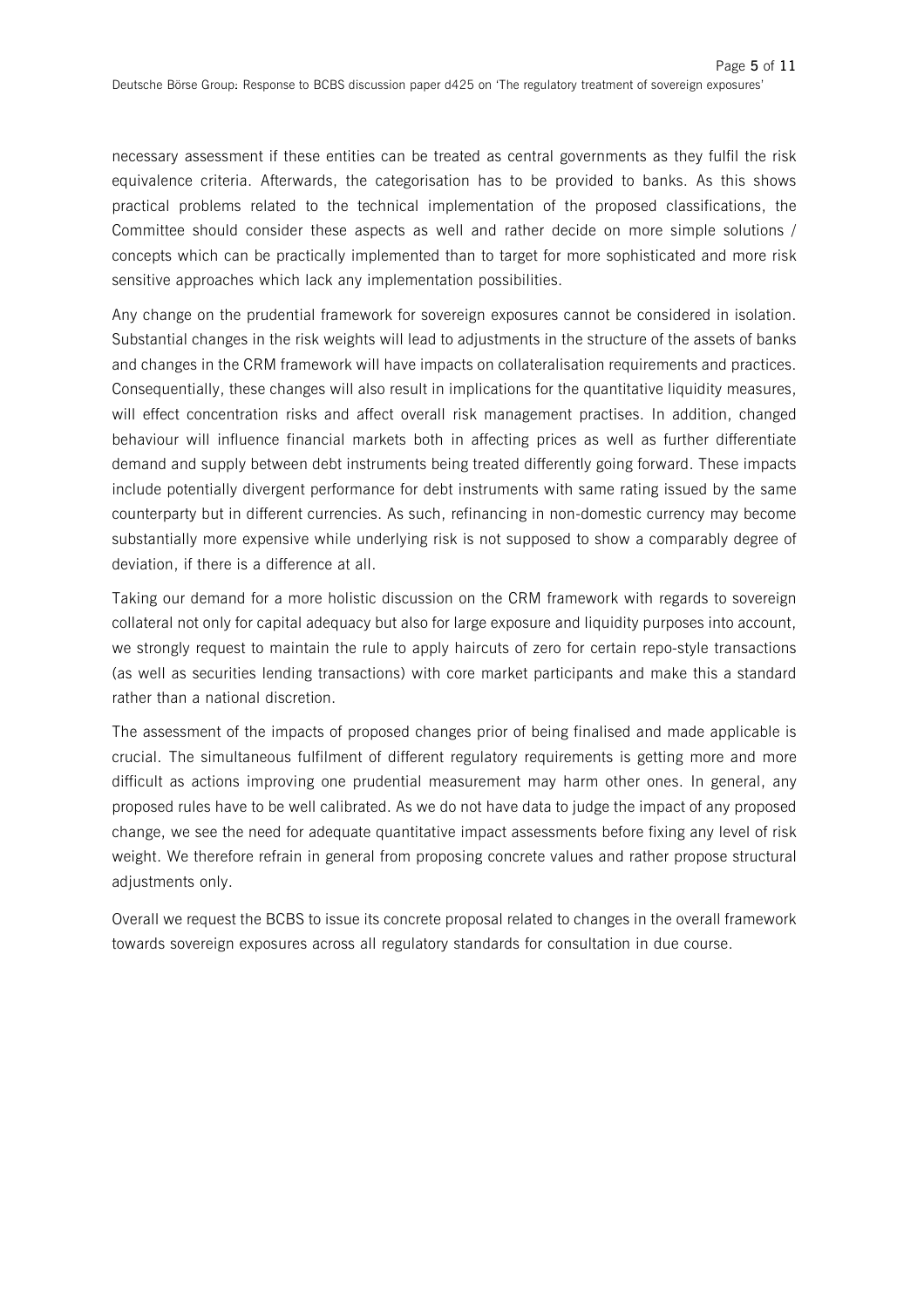#### **C. Response to selected questions raised in the consultative document**

#### **Q3. What are your views on the potential definition of sovereign exposures?**

In general, we have no concerns on the current treatment of sovereign exposures and their definition. The proposed distinction between central banks, central governments and other sovereign entities in chapter 5 of the discussion paper is reasonable. However, practical implementation needs to be taken into account (see our remarks in section B of this paper).

In order to be more precise and prevent lack of clarity, we suggest including 'municipalities' explicitly in the definition of 'subnational governments' as they could be regarded as 'non-government'. This inclusion does not interfere with the need to fulfil both criteria mentioned ("power to raise taxes and borrow money").

Regarding the definition of 'public sector entities' it needs to be secured that this does not include banks being owned by sovereigns but operating like any other bank (e.g. savings banks owned by municipalities).

## **Q4. Do you agree that the definition of domestic sovereign exposures should be based on both the currency denomination of the exposure and the currency denomination of the funding? How would such a definition be operationalised in practice?**

We strongly disagree to such a link as in practise there is - as the Basel Committee itself mentiones in the discussion paper (page 24) – no real link between any given asset and its concrete funding. As such, we clearly propose not to use such theoretical link throughout the full Basel framework and leave any currency mismatch item within the market risk framework.

**Q5. Do you agree with the potential relative rank ordering of different sovereign entities and with the principle of a potential risk equivalence criteria for treating certain non-central government exposures as central government exposures? Do you have any comments on the criteria?** 

The outlined relative ranking of sovereign entities as well as the proposed risk equivalence criteria in general seems to be a reasonable approach.

**Q7. What are your views about how a standardised approach treatment for sovereign exposures should be designed and calibrated? How should such an approach balance simplicity, comparability and risk sensitivity? Are there any holistic considerations which could justify a differentiated treatment across different types of sovereign entities, including the relative treatment of central bank and central government exposures?** 

We clearly agree to derive the risk weighting for sovereign exposures with a clear structured look-up table. This fulfils the criterion of simplicity. However, in this regard any underlying definition needs to be precise and easy to implement. As such, it is important to consider further simplifications in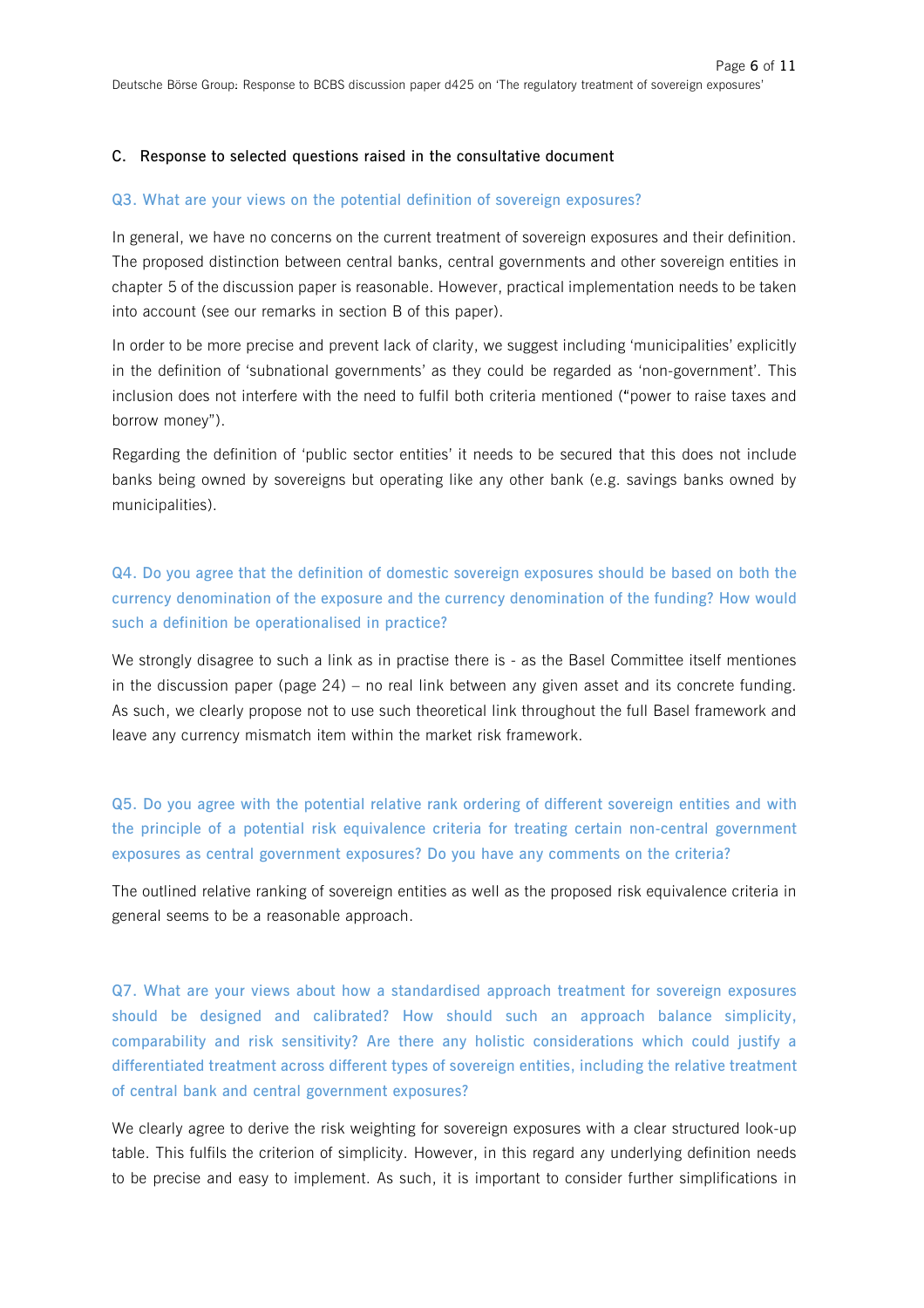the way the "other sovereign exposures" are defined in order to easily identify the right category of any counterparty. Moreover, the differentiation by line of the look-up table should be reconsidered as we feel especially that the currency differentiation should be carefully considered and in any case there should not be any requirement to prove the currency of funding. Neither at the level of the bank in questions nor in particular at the level of the sovereign counterparty (as this cannot be assessed by the bank).

Having said this, we disagree to the appropriate risk sensitivity of the approach. While we have doubts on the risk sensitivity of the differentiation for non-central bank sovereign exposures between domestic- and foreign currency (though do not fundamentally oppose), we are clearly of the view that three buckets only with large jumps in risk weights between the buckets are not risk-sensitive.

We propose to maintain at least five plus one buckets (five buckets according to the respective rating / classification and one bucket of no classification / rating; one additional bucket may be introduced depending on final calibration to split the Category  $BB+$  to B- (OECD CRC 4 – 6) into "BB+ to BB-" and "B+ to B-" ("OECD CRC  $4 - 5$ " and "OECD CRC 6" or "OECD CRC 4" and "OECD CRC  $5 - 6$ ")) as currently applied for the standardised approach for exposures to sovereigns and central banks. This should balance the impact on banks' capital requirements for sovereign exposures as a consequence of introducing positive risk weights more smoothly, more consistent and more risk sensitive. Evidently, we cannot see any benefit in an even more simplified proposal to have only one risk weight for all central government sovereign counterparties, as here simplicity would overrule risk sensitivity in a way we regard as imbalance for prudential purposes.

It is to be noted that the OECD Country Risk Classification (CRC) since 2013 does not give CRCs to High Income OECD Countries (nor to High Income Euro Area Countries). Consequently, they are currently to be regarded as unrated which means being at the lower end of the risk scale while in fact being viewed as even better than top rank countries with a classification of "0". As the OECD is not going to change their approach in the foreseeable future, the Basel Committee needs to clarify that High Income OECD Countries are being treated like countries with a CRC of "0".

Due to the fact that we do not have sufficient data on hand to calibrate any risk weightings, we abstain from proposing concrete values but rather develop the structure of a possible future approach. In order to set concrete risk weights, the Basel Committee should derive a proposal after an adequate quantitative study, which should be included in a comprehensive proposal on the future prudential treatment under all regulatory aspects to be consulted with the interested public and the industry. Guiding principles should be deriving a very low risk weight for the highest quality bucket (if not for certain e.g. AAA rated countries or High Income countries a zero risk weight is maintained) and a risk weight for exposures to "unrated" sovereigns being derived from the second highest bucket.

We have assumed for the upper bucket and the "unrated" bucket the current risk weights. In case the BCBS wants to reduce the current applicable maximum risk weight of 150% an appropriate argumentation as well as related qualified data should be delivered. As the current example as shown in table 6 of the discussion paper is indicating lower risk weights than in the current framework  $(7 - 9)$ % instead of 150 % for domestic-currency exposures for low rated or unrated sovereigns) we are missing a well-reasoned explanation for this. Without such a well-reviewed appraisal, assigning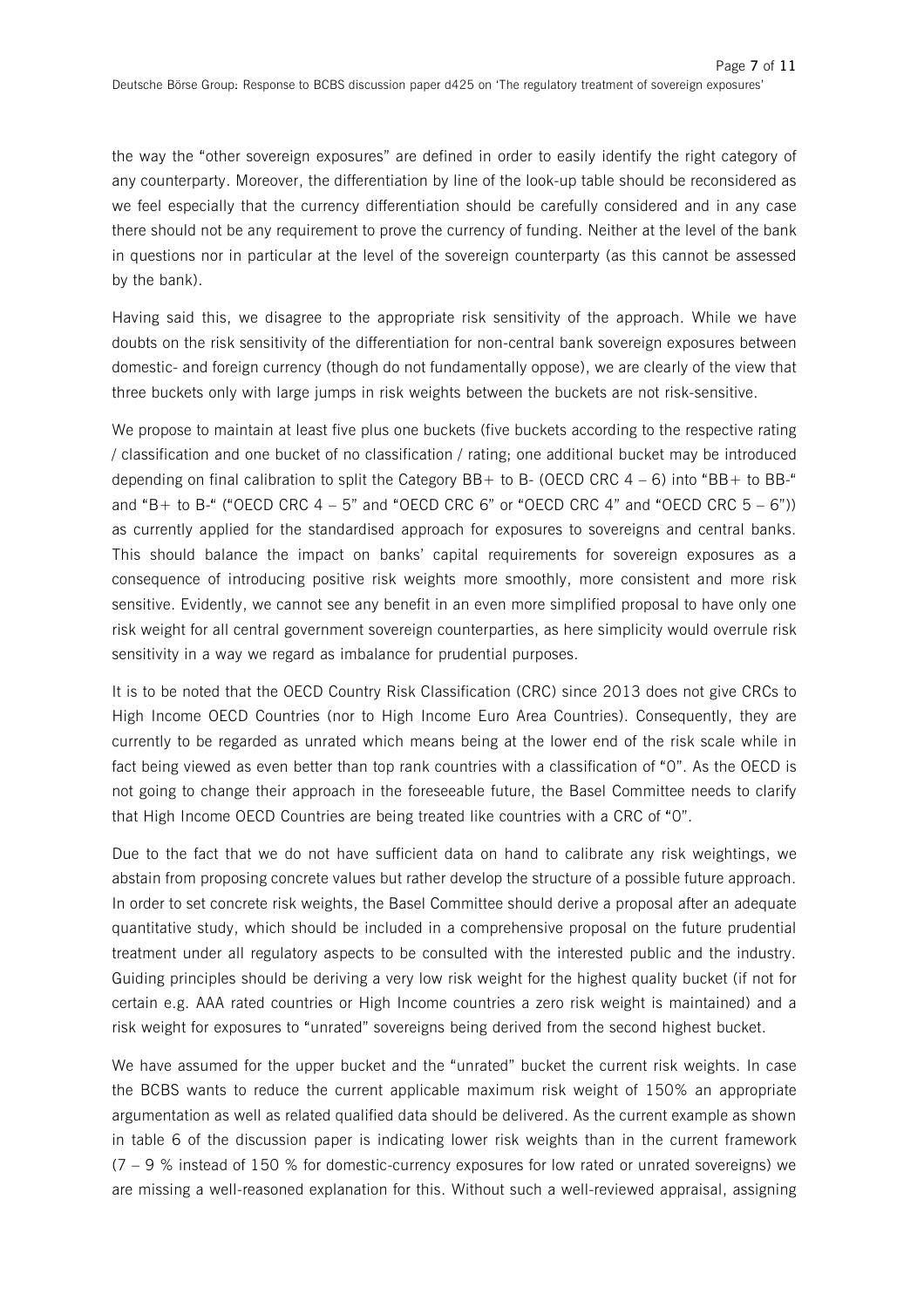lower risk weights may direct exposures in the wrong direction. The risk weights has to be derived from the actual default risk of the respective entity. This is the only way to ensure risk sensitivity as well as comprehensive comparability. The delivered example is not allowing to judge the risk sensitiveness of the shown risk weights but we doubt that such a sharp reduction is reflecting the underlying risk in an appropriate manner.

The example is also indicating a zero risk weight for exposures to central governments (in domesticcurrency) as a lower boundary. However, the discussion paper text is not allowing the usage of such a risk weight. While we would not exclude such a risk weight for very well rated sovereign counterparties in general, the text and the risk weights should be in synch which at present is not the case.

The following table outlines the structure of risk buckets we consider as appropriate. As stated above, the forth category may also be split and / or an additional class for AAA / High Income countries may be introduced. This as well as the potential split in domestic-currency / foreign-currency exposures requires further analysis. We have put a concrete proposal for the two upper buckets into the table, which are derived from the current framework. However, in case there is data available, which indicates that a lower risk weight would be more appropriate, the BCBS may choose a different value.

| <b>External rating</b>                               | AAA to<br>AA- | $A+$ to $A-$   | $BBB + to$<br>BBB- | $BB+$ to $B-$ | $CCC + and$<br>below | Unrated           |
|------------------------------------------------------|---------------|----------------|--------------------|---------------|----------------------|-------------------|
| OECD CRC                                             | $0-1*$        | $\overline{2}$ | 3                  | $4-6$         | 7                    | No classification |
| Central bank exposures**                             | $0\%$         |                |                    |               |                      |                   |
| Domestic-currency central<br>government exposures*** | tbd           | tbd            | tbd                | tbd           | 150%                 | 100%              |
| Foreign-currency central<br>government exposures***  | tbd           | tbd            | tbd                | tbd           | 150%                 | 100%              |
| Other sovereign entities                             | tbd           | tbd            | tbd                | tbd           | 150%                 | 100%              |

**Table 1: Proposed structure to derive risk weights for sovereign exposures** 

\* including High Income OECD Countries and High Income Euro Area Countries

\*\* as defined by BCBS, "domestic" currency only, which include currencies for which the central bank is only one of several central banks of issue (e.g. Euro currency in Euro countries for all national central banks)

\*\*\* split between "domestic currency" and "foreign currency" to be reviewed; includes non-domestic currency exposures towards central banks.

There needs to be practical rules to capture "other sovereign entities" which are treated like central governments and those which are not. A rule-based approach, which creates difficulties in practical application to determine the result, will lead to different views on the same counterparty and should therefore be avoided. Possibly the competent authorities could derive a list of "other sovereign entities" being treated like central government and report these lists to the BCBS which would publish a consolidated up to date list on its homepage.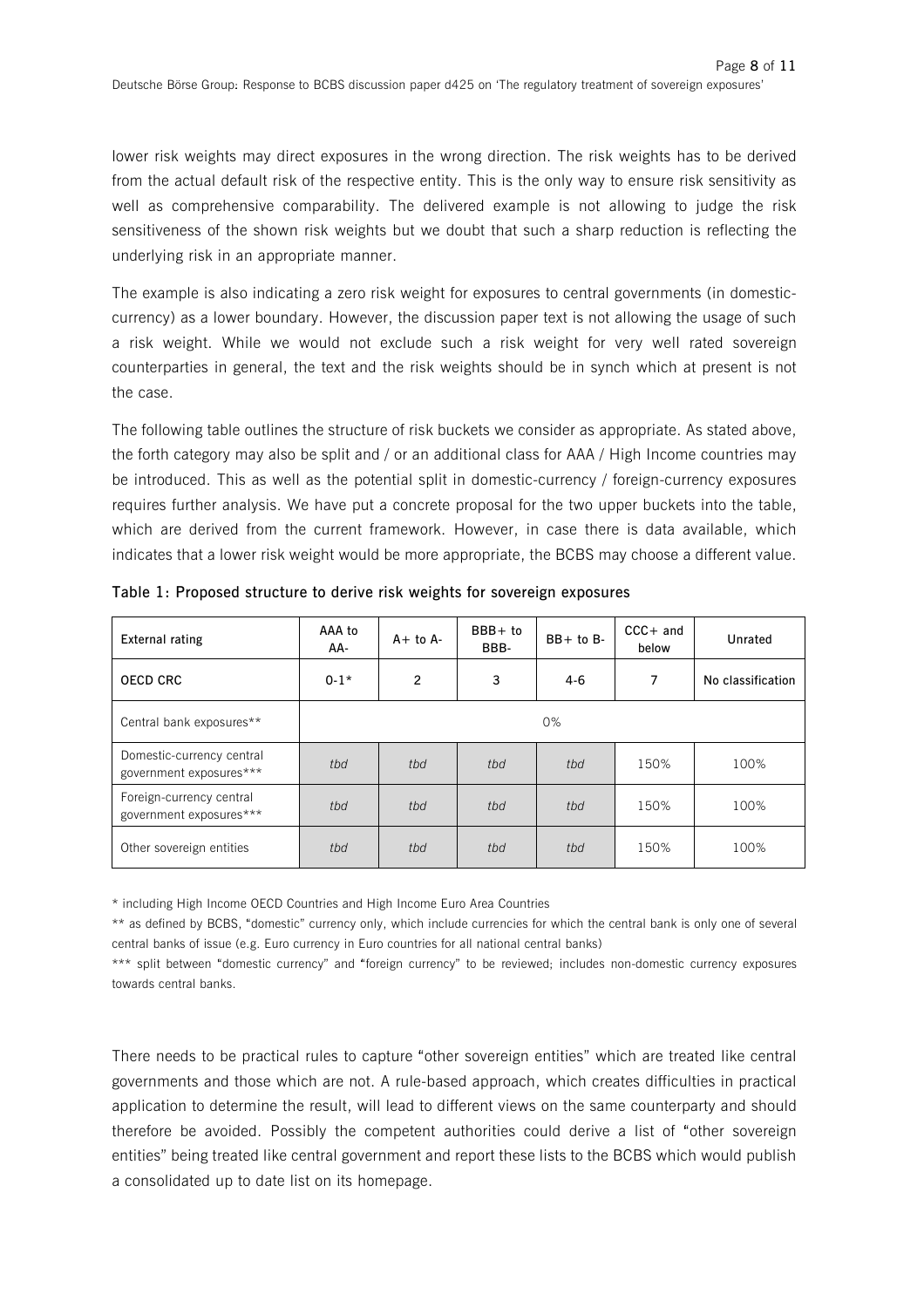Finally, we consider a more granular approach towards other sovereign entities as critical as (i) it will increase complexity and (ii) it will also increase practical problems to allocate the counterparties to the right caption.

Overall, we advocate to design the final approach as granular and risk sensitive as necessary, but as simple as possible.

### **Q8. What role could specific non-rating indicators play in determining sovereign exposure risk weights in the potential standardised approach?**

We do not regard the two possible additional measures (due diligence and non-rating indicators) outlined in the discussion paper as being useful additional elements for a future standardised approach.

The recently published adjustments to the Basel framework inter alia target to reduce the reliance of banks on internal approaches. If this is the right way going forward, running additional due diligence on sovereign exposures and deriving (bank individual) views on the sovereign counterpart seems to be contradicting and in any case is making the treatment of such exposures more complex and less comparable across the banks. This is not consistent with the guiding principles of the banking framework. We stick to this view also in light of the general discussion on over-reliance on external credit ratings (see also below).

Also, the use of additional (non-rating) indicators for assessing the creditworthiness of sovereign exposures is not an appropriate approach in our view. External credit ratings combine several different attributes in a standardised figure and capture as such a multitude of different aspects to come to just one easy to catch result. Each other (isolated) figure considers only one or a few aspects while ignoring risk mitigation and further facts. In combining a single rating for multiple aspects with additional single aspect indicators would result in an imbalanced view and rules how to aggregate would create a level of complexity with unclear result on risk sensitivity. As such, currently the use of external ratings albeit existing and well understood criticism on the reliance to external credit assessment, in our view is still the most appropriate approach to find risk sensitive, but reasonably simple and not over-simplified risk indicator.

## **Q9. What are your views regarding the potential marginal risk weight add-on approach for mitigating sovereign concentration risk? Do you have any views on the potential design, granularity and calibration of such an approach?**

In general, we disagree to the approach considered in the discussion paper to mitigate concentration risk via introducing marginal risk weight add-ons in the solvency regime. Requiring additional capital while trying to tackle the risk of concentration does not seem reasonable and justified.

The current large exposure regime that is designed to manage concentration risk does also not require capital add-ons but limits the exposures towards a group of connected clients. However, sovereign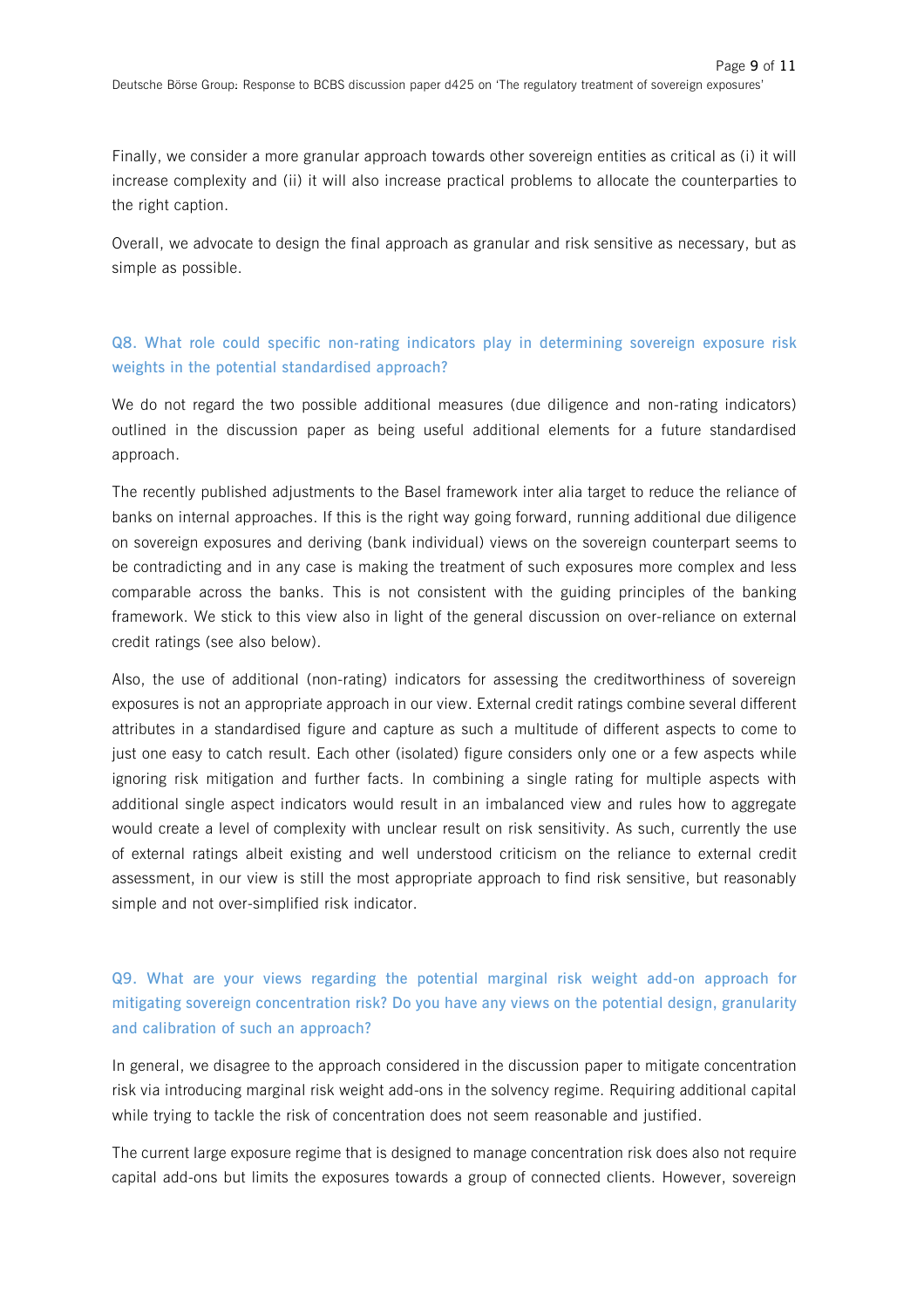exposures are currently excluded from the BCBS large exposure framework. Contrary, they are included to some extent in the EU framework as laid out in the CRR. We cannot see any meaningful argument why the management of concentration risk towards sovereigns needs a completely different approach than that of other types of counterparties. Having said this, inclusion in the large exposure framework nevertheless should occur taking into account the different risk profiles of sovereigns compared to other counterparties. As such, even if sovereigns are included in the large exposure framework the way such exposures count towards the limits is to be adjusted and tailored. High quality sovereigns may even not be taken into account for such limits. The related rules in Article 400 CRR are a good basis to derive future rules in that regards.

## **Q10. What are current market practices related to haircuts for sovereign repo-style transactions? Do you believe that the current repo-style discretion to apply a haircut of zero should be removed from the credit risk mitigation framework?**

Based on our own investment activities and our knowledge on market practises it is common not to apply any haircut for repo-style transactions with core market participants at least in case the conditions as required to apply a haircut of zero are fulfilled. As in such case

- (i) the counterparty risk in general is assumed to be low,
- (ii) a double default of the counterparty and the sovereign issuing the underlying debt used as collateral is more than unlikely and
- (iii) the risk attached to the sovereign exposure related to the collateral is assumed to be marginal,

the current treatment should not only be maintained but made a standard rule for such business, i.e. in case any bank is engaged in such repo-style (and securities lending) transaction and wishes for prudential purposes to recognise the collateral shall use the zero haircut approach if all conditions for such a zero haircut are fulfilled.

In case despite market practise the BCBS is considering to remove the zero haircut approach, we kindly ask the BCBS to consider a staggered approach depending on the remaining maturity of such repo-style or securities lending transactions. For short-term maturities of – suppositional 1 month or less – the arguments above are even stronger than for long-term transactions.

The discussion paper is not outspoken on the current considerations on Credit Risk Mitigation technics (CRM). The respective chapter only tackles the possibility for a zero haircut related to certain repo-style transactions. However, in case the general approach in the credit risk framework on the treatment of sovereign exposures is adjusted, this has consequence on various aspects of the CRM. In particular, the treatment of sovereign debt as collateral under the Financial Collateral Comprehensive Method (FCCM) for both solvency and large exposure purposes needs to be adjusted and the need for intended changes is to be assessed. However, without an indication of items possibly to be changed and without a proposed wording of necessary adjustments following the intended changes of the Credit Risk framework, it is impossible to reflect. In our view, as less changes as possible should be made to the CRM framework in this regards related to solvency purposes while